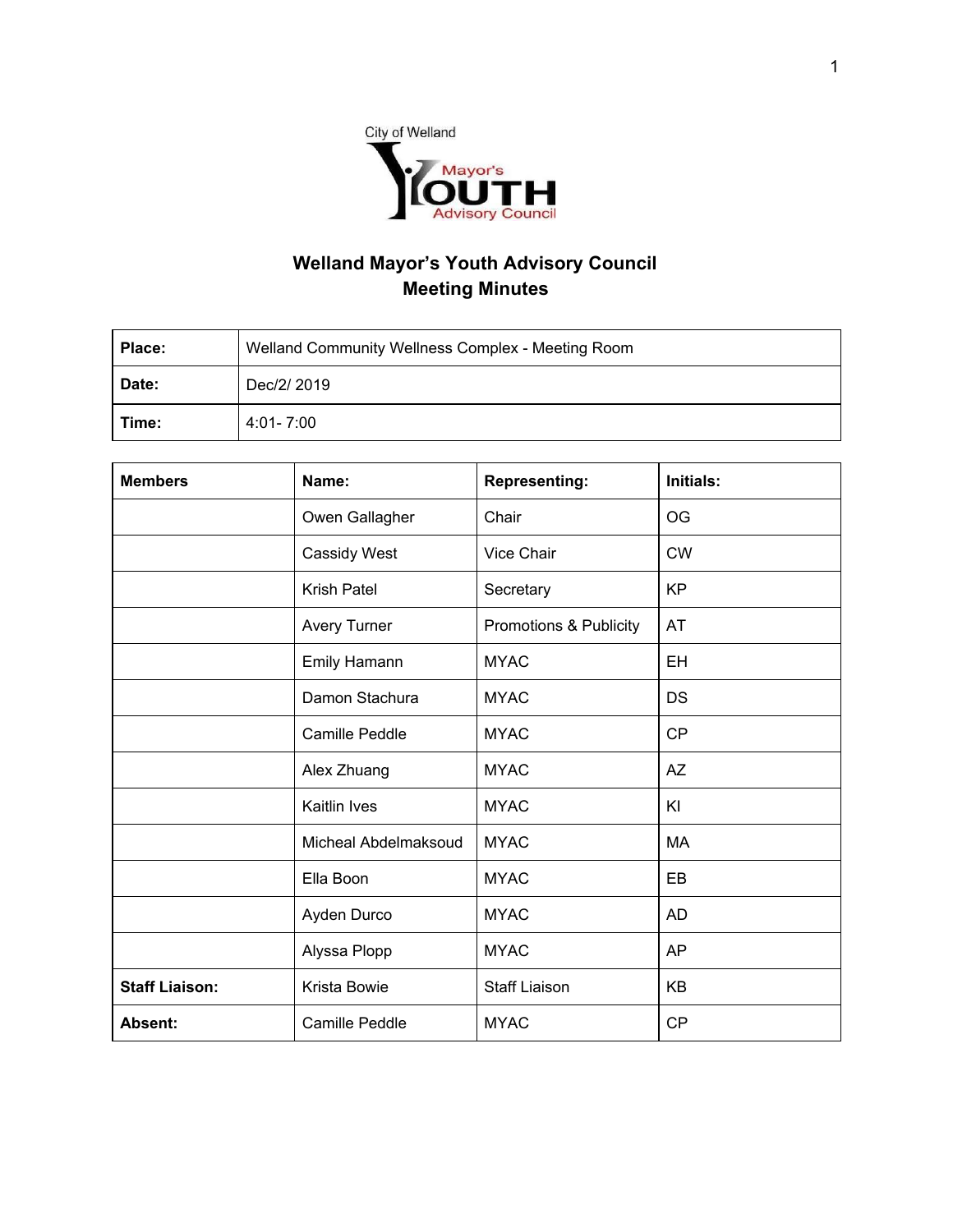- 1. Meeting Commencement
- 2. Bus to Winter Lights
- 3. Event Debrief:
	- a. Hometown Hockey
	- b. Santa Claus Parade

 Hot chocolate went well! Hot chocolate with donation if possible. Have salvation army there. Better crafts if possible (less messy). Cookie pops were good. More candy for parade! Overall, very well.

- 4. Upcoming Events:
	- a. Winter Lights Tour December  $9<sup>th</sup>$  and 10<sup>th</sup> (5pm to 10pm)

## \*Be there at 6:00 if you are there for the first bus

| <b>Bus Number</b>   | Time | December 9th -<br>Monday   | December 10th -<br>Tuesday |
|---------------------|------|----------------------------|----------------------------|
| <b>Bus Number 1</b> | 6:45 | Avery & Owen               | Ella & Ayden               |
| <b>Bus Number 2</b> | 7:00 | Emily, Cassidy,<br>Camille | Alex & Krish               |
| <b>Bus Number 3</b> | 7:15 | Kaitlin & Alyssa           | Damon & Micheal            |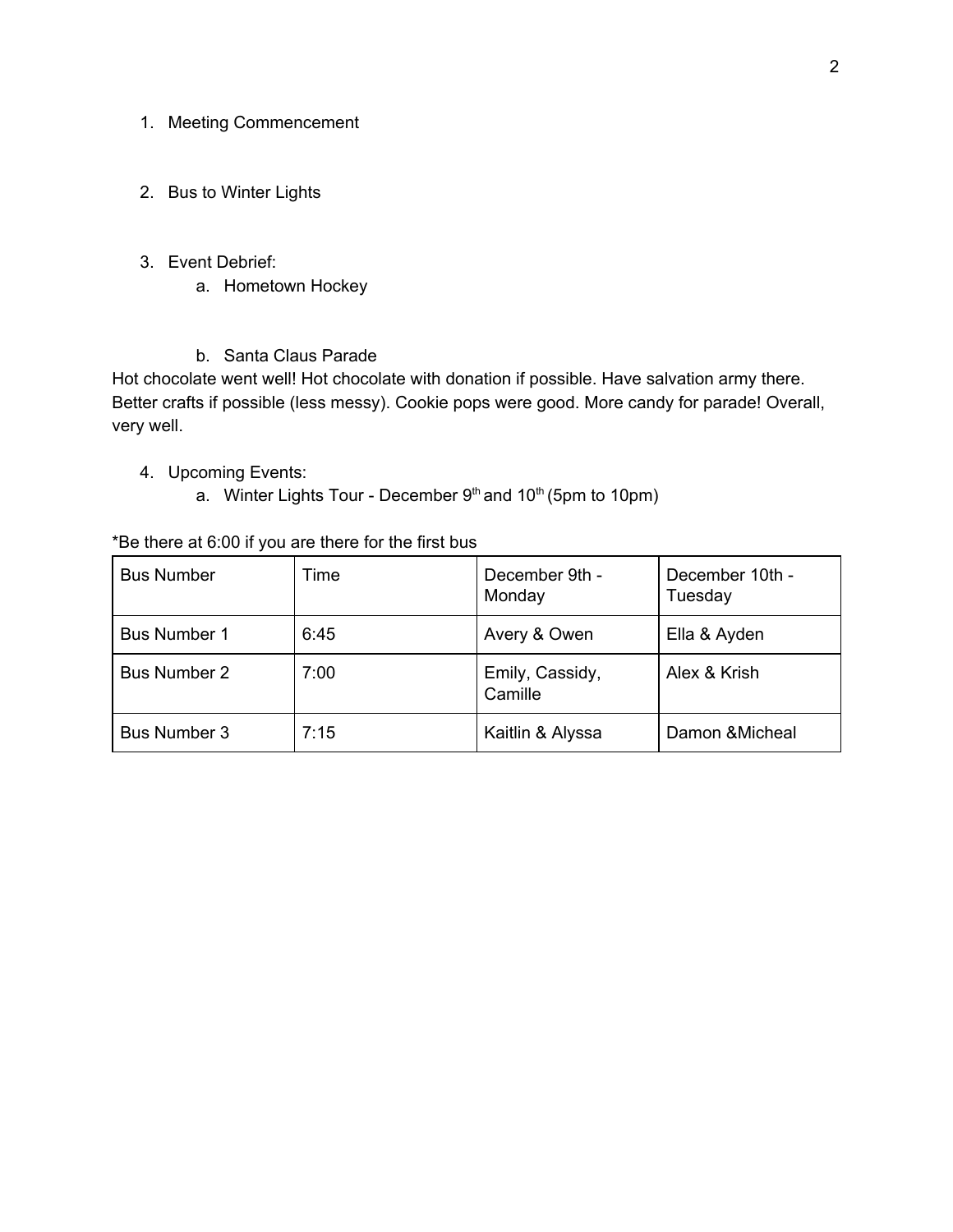- b. New Year's Eve Celebration December 31<sup>st</sup> (3pm to 7pm)
- →Wellness Centre Jobs
	- Mini Putt
		- Cassidy, Emily
	- Face Painting
		- Alyssa
	- Candy Floss
		- Kaitlin, Krish
	- London Reptile
		- Avery
	- Frozen Characters
		- Ayden & Ella

→Arena Jobs

- Popcorn
	- Damon, micheal
- Club Wreaks
	- Camille
	- c. Open Arms Mission (Feb 22<sup>nd</sup>, Saturday)
	- d. Youth Week Concert (May 2020)

 Start planning in February. Talk to individual schools music/arts departments. Can expand invitation for participation outside of Welland, but it depends on the number of participants from Welland.

- 5. Discussing specifics for MYAC Action on Climate Change
- ● Prize for social media challenge (any good environmental deeds could qualify you for a raffle draw)
- ● Clean the Canal:
	- Community service hours, more garbage collected equals better prize. Do it around Earth Day
- 6. Round Table